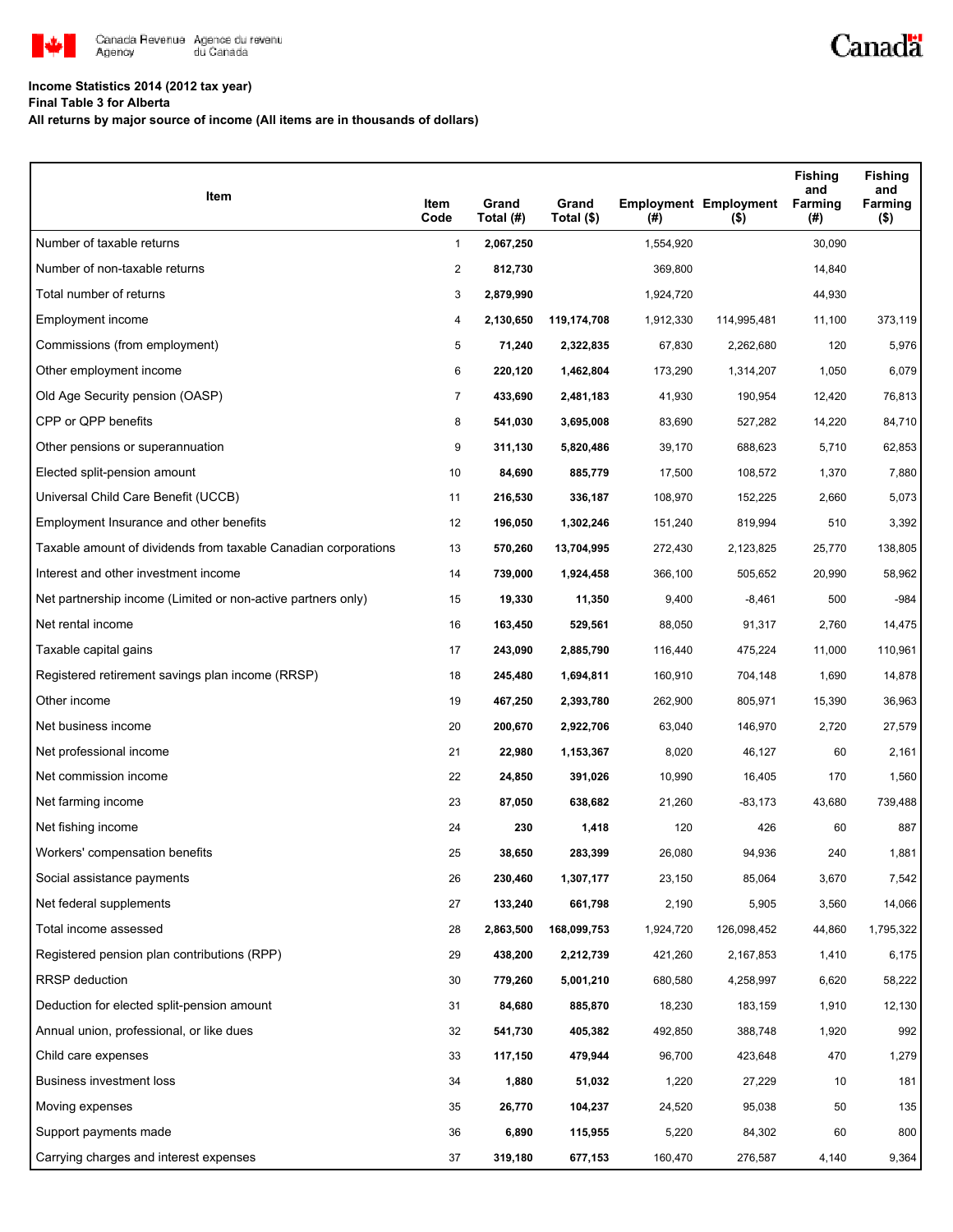

# **Income Statistics 2014 (2012 tax year)**

## **Final Table 3 for Alberta**

# **All returns by major source of income (All items are in thousands of dollars)**

| Item                                                                                           | Item<br>Code | Grand<br>Total (#) | Grand<br>Total (\$) | (# )      | <b>Employment Employment</b><br>$($ \$) | <b>Fishing</b><br>and<br><b>Farming</b><br>(#) | <b>Fishing</b><br>and<br>Farming<br>$($ \$) |
|------------------------------------------------------------------------------------------------|--------------|--------------------|---------------------|-----------|-----------------------------------------|------------------------------------------------|---------------------------------------------|
| Deductions for CPP/QPP contributions on self-employment and<br>other earnings                  | 38           | 161,430            | 133,676             | 28,260    | 5,704                                   | 16,520                                         | 16,632                                      |
| Deductions for provincial parental insurance plan (PPIP) premiums<br>on self-employment income | 39           |                    |                     |           |                                         |                                                |                                             |
| Exploration and development expenses                                                           | 40           | 13,760             | 232,904             | 6,180     | 119,774                                 | 330                                            | 2,144                                       |
| Other employment expenses                                                                      | 41           | 109,890            | 572,604             | 103,800   | 542,824                                 | 270                                            | 995                                         |
| Clergy residence deduction                                                                     | 42           | 3,730              | 53,981              | 3,460     | 51,869                                  | 10                                             | 148                                         |
| Other deductions                                                                               | 43           | 68,140             | 181,896             | 39,970    | 49,016                                  | 1,100                                          | 1,342                                       |
| Total deductions before adjustments                                                            | 44           | 1,587,030          | 11,110,275          | 1,180,480 | 8,675,544                               | 23,910                                         | 110,567                                     |
| Social benefits repayment                                                                      | 45           | 63,790             | 178,075             | 34,890    | 73,674                                  | 1,650                                          | 6,333                                       |
| Net income after adjustments                                                                   | 46           | 2,853,930          | 156,937,189         | 1,923,100 | 117,363,554                             | 43,230                                         | 1,705,578                                   |
| Canadian Forces personnel and police deduction                                                 | 47           | 560                | 8,570               | 560       | 8,449                                   |                                                |                                             |
| Security options deductions                                                                    | 48           | 12,770             | 638,619             | 12,100    | 610,332                                 | 40                                             | 850                                         |
| Other payments deductions                                                                      | 49           | 294,700            | 2,252,248           | 49,730    | 185,886                                 | 5,190                                          | 23,449                                      |
| Non-capital losses of other years                                                              | 50           | 3,170              | 34,597              | 1,260     | 13,744                                  | 60                                             | 694                                         |
| Net capital losses of other years                                                              | 51           | 57,530             | 174,812             | 26,620    | 51,237                                  | 1,410                                          | 3,046                                       |
| Capital gains deduction                                                                        | 52           | 12,560             | 861,354             | 2,780     | 73,083                                  | 2,570                                          | 71,406                                      |
| Northern residents deductions                                                                  | 53           | 104,960            | 281,907             | 85,050    | 231,262                                 | 2,870                                          | 8,233                                       |
| Additional deductions                                                                          | 54           | 13,900             | 55,731              | 1,820     | 16,258                                  | 110                                            | 201                                         |
| Farming/fishing losses of prior years                                                          | 55           | 3,140              | 33,647              | 930       | 6,744                                   | 1,320                                          | 18,289                                      |
| Total deductions from net income                                                               | 56           | 481,350            | 4,342,957           | 174,020   | 1,197,524                               | 12,040                                         | 126,217                                     |
| Taxable income assessed                                                                        | 57           | 2,820,700          | 152,604,651         | 1,922,940 | 116, 166, 348                           | 42,990                                         | 1,582,430                                   |
| Basic personal amount                                                                          | 58           | 2,879,880          | 30,959,401          | 1,924,640 | 20,656,627                              | 44,930                                         | 486,149                                     |
| Age amount                                                                                     | 59           | 402,520            | 2,380,129           | 31,020    | 135,770                                 | 11,180                                         | 63,822                                      |
| Spouse or common-law partner amount                                                            | 60           | 239,830            | 1,816,275           | 186,630   | 1,465,835                               | 5,140                                          | 30,169                                      |
| Amount for eligible dependant                                                                  | 61           | 94,200             | 974,421             | 69,120    | 711,500                                 | 280                                            | 2,871                                       |
| Amount for children 17 and under                                                               | 62           | 442,820            | 1,774,440           | 352,540   | 1,379,629                               | 6,430                                          | 36,035                                      |
| Amount for infirm dependants age 18 or older                                                   | 63           | 850                | 4,938               | 540       | 3,013                                   | 10                                             | 72                                          |
| CPP or QPP contributions through employment                                                    | 64           | 1,884,100          | 3,127,598           | 1,747,970 | 3,020,498                               | 8,940                                          | 11,340                                      |
| CPP or QPP contributions on self-employment and other earnings                                 | 65           | 161,430            | 133,676             | 28,260    | 5,704                                   | 16,520                                         | 16,632                                      |
| Employment Insurance premiums                                                                  | 66           | 1,832,190          | 1,134,949           | 1,709,990 | 1,101,446                               | 6,800                                          | 3,416                                       |
| PPIP premiums paid                                                                             | 67           |                    |                     |           |                                         |                                                |                                             |
| PPIP premiums payable on employment income                                                     | 68           |                    |                     |           |                                         |                                                |                                             |
| PPIP premiums payable on self-employment income                                                | 69           |                    |                     |           |                                         |                                                |                                             |
| Volunteer firefighters' amount                                                                 | 70           | 3,480              | 10,425              | 2,870     | 8,598                                   | 210                                            | 624                                         |
| Canada employment amount                                                                       | 71           | 2,109,350          | 2,266,730           | 1,866,720 | 2,036,041                               | 11,220                                         | 11,630                                      |
| Public transit amount                                                                          | 72           | 204,510            | 114,203             | 178,420   | 105,767                                 | 100                                            | 34                                          |
| Children's fitness amount                                                                      | 73           | 190,260            | 109,573             | 160,570   | 91,812                                  | 2,070                                          | 1,240                                       |
| Children's arts amount                                                                         | 74           | 72,710             | 39,412              | 61,490    | 33,029                                  | 590                                            | 347                                         |

Canadä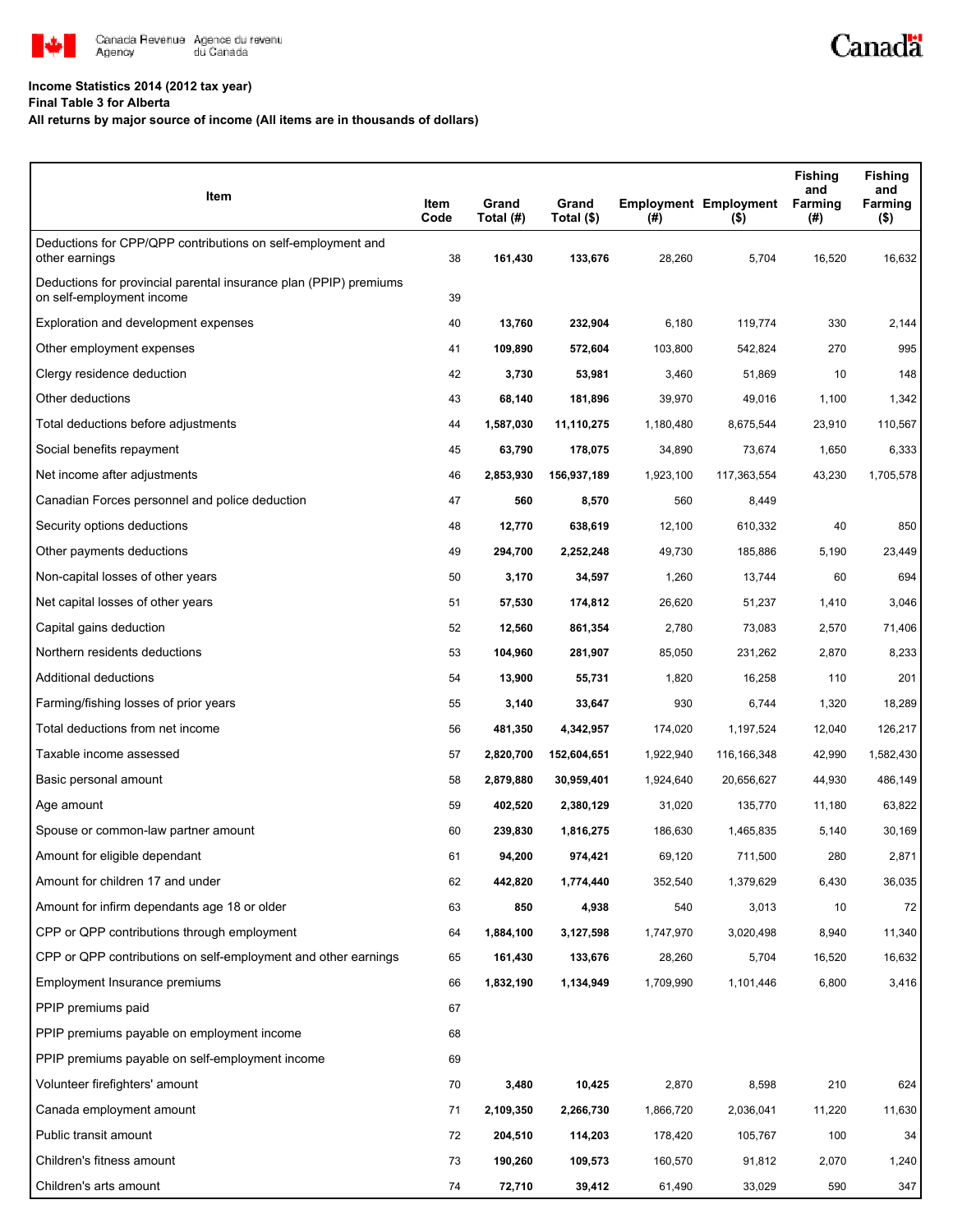

# **Income Statistics 2014 (2012 tax year)**

**Final Table 3 for Alberta**

**All returns by major source of income (All items are in thousands of dollars)**

| Item                                                              |              |                    |                     |           |                                         | <b>Fishing</b><br>and | <b>Fishing</b><br>and |
|-------------------------------------------------------------------|--------------|--------------------|---------------------|-----------|-----------------------------------------|-----------------------|-----------------------|
|                                                                   | Item<br>Code | Grand<br>Total (#) | Grand<br>Total (\$) | (#)       | <b>Employment Employment</b><br>$($ \$) | <b>Farming</b><br>(#) | Farming<br>$($ \$)    |
| Home buyers' amount                                               | 75           | 27,460             | 125,817             | 25,970    | 119,148                                 | 40                    | 173                   |
| Pension income amount                                             | 76           | 361,610            | 687,159             | 54,900    | 103,197                                 | 6,670                 | 11,996                |
| Caregiver amount                                                  | 77           | 16,330             | 71,606              | 12,710    | 57,051                                  | 160                   | 695                   |
| Disability amount                                                 | 78           | 56,240             | 424,247             | 11,010    | 83,719                                  | 670                   | 5,087                 |
| Disability amount transferred from a dependant                    | 79           | 21,770             | 226,307             | 16,510    | 177,338                                 | 330                   | 3,219                 |
| Interest paid on student loans                                    | 80           | 78,380             | 41,517              | 72,620    | 38,223                                  | 80                    | 31                    |
| Tuition, education, and textbook amounts                          | 81           | 212,450            | 1,212,033           | 192,630   | 1,082,921                               | 490                   | 1,841                 |
| Tuition, education, and textbook amounts transferred from a child | 82           | 59,270             | 291,406             | 50,310    | 246,593                                 | 660                   | 3,300                 |
| Amounts transferred from spouse or common-law partner             | 83           | 100,630            | 497,873             | 42,230    | 187,919                                 | 4,410                 | 24,427                |
| Medical expenses                                                  | 84           | 320,580            | 827,948             | 157,380   | 324,130                                 | 8,930                 | 25,470                |
| Total tax credits on personal amounts                             | 85           | 2,879,950          | 7,388,186           | 1,924,700 | 4,976,601                               | 44,930                | 111,102               |
| Allowable charitable donations and government gifts               | 86           | 654,720            | 1,453,484           | 457,510   | 815,385                                 | 14,830                | 40,911                |
| Eligible cultural and ecological gifts                            | 87           | 790                | 6,989               | 530       | 982                                     |                       |                       |
| Total tax credit on donations and gifts                           | 88           | 652,300            | 409,080             | 455,630   | 226,990                                 | 14,800                | 11,638                |
| Total federal non-refundable tax credits                          | 89           | 2,879,950          | 7,797,266           | 1,924,700 | 5,203,590                               | 44,930                | 122,740               |
| Federal dividend tax credit                                       | 90           | 525,140            | 1,849,296           | 268,700   | 297,696                                 | 19,980                | 17,229                |
| Overseas employment tax credit                                    | 91           | 1,460              | 17,939              | 1,420     | 17,663                                  |                       |                       |
| Minimum tax carryover                                             | 92           | 8,520              | 22,724              | 1,940     | 7,628                                   | 690                   | 1,908                 |
| Basic federal tax                                                 | 93           | 2,005,300          | 21,087,659          | 1,550,510 | 17,444,782                              | 25,470                | 161,882               |
| Federal Foreign Tax Credit                                        | 94           | 142,290            | 146,400             | 80,490    | 110,238                                 | 2,840                 | 480                   |
| Federal Political contribution tax credit                         | 95           | 20,310             | 3,443               | 8,430     | 1,441                                   | 650                   | 107                   |
| <b>Investment Tax Credit</b>                                      | 96           | 4,390              | 8,380               | 2,220     | 4,865                                   | 490                   | 126                   |
| Labour-sponsored funds tax credit                                 | 97           | 50                 | 19                  | 40        | 15                                      |                       |                       |
| Alternative minimum tax payable                                   | 98           | 7,650              | 30,497              | 420       | 1,273                                   | 310                   | 2,183                 |
| Net federal tax                                                   | 99           | 2,000,260          | 20,934,250          | 1,548,240 | 17,331,248                              | 25,260                | 161,177               |
| CPP contributions on self-employment                              | 100          | 161,430            | 267,348             | 28,260    | 11,407                                  | 16,520                | 33,260                |
| Social Benefits repayment                                         | 101          | 63,790             | 178,075             | 34,890    | 73,674                                  | 1,650                 | 6,333                 |
| <b>Net Provincial Tax</b>                                         | 102          | 1,795,610          | 8,848,436           | 1,415,050 | 7,365,016                               | 19,960                | 68,724                |
| Total tax payable                                                 | 103          | 2,067,250          | 30,228,314          | 1,554,920 | 24,781,368                              | 30,090                | 269,495               |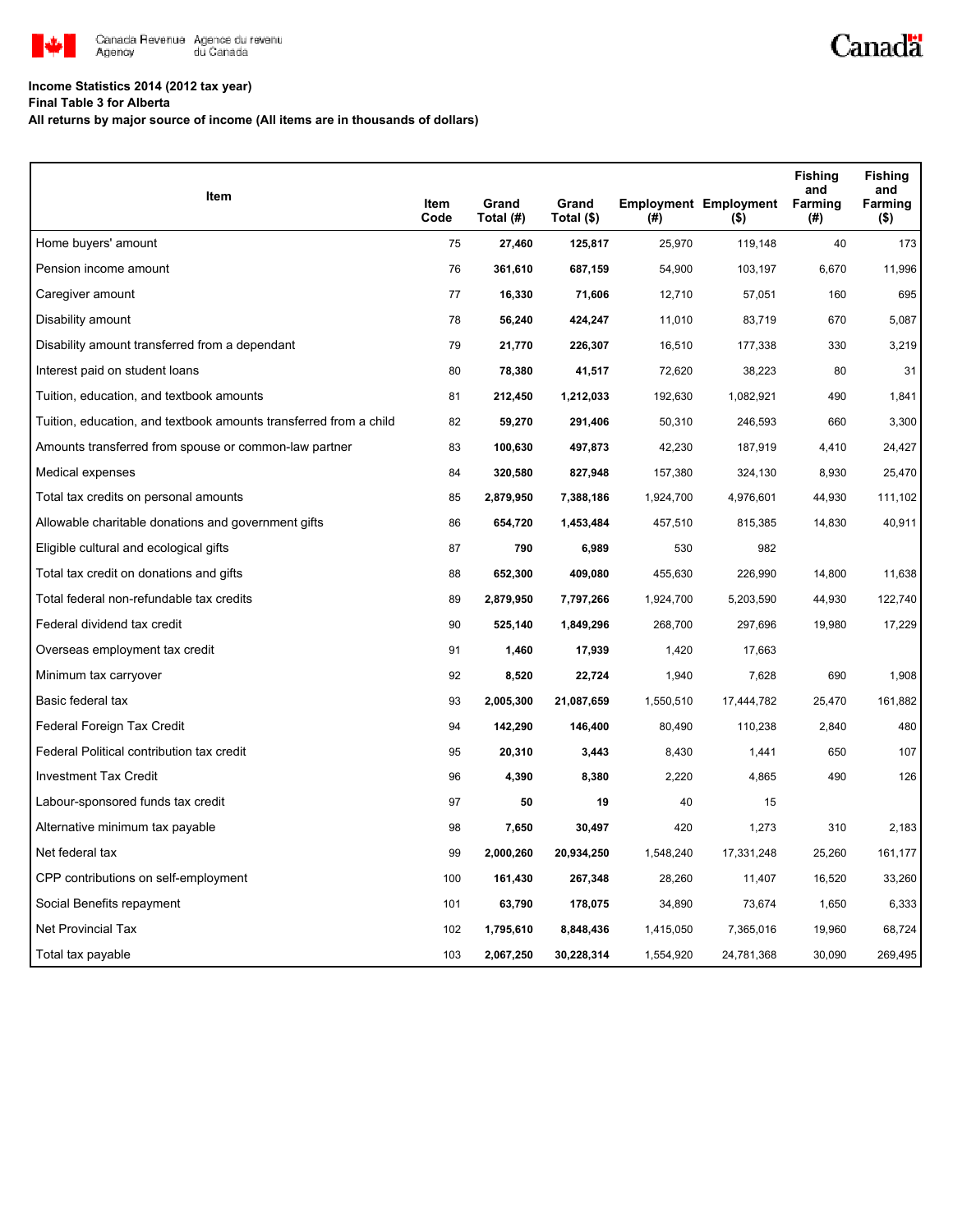| Item                                                                                              | Item<br>Code   | Income $(H)$ | $Income$ (\$) | <b>Sales</b><br>Professional Professional (Self-Employment) (Self-Employment)<br>(# ) | <b>Sales</b><br>$($ \$) | Proprietorship/ Proprietorship/<br>Partnerships<br>(#) | <b>Partnerships</b><br>$($ \$) |
|---------------------------------------------------------------------------------------------------|----------------|--------------|---------------|---------------------------------------------------------------------------------------|-------------------------|--------------------------------------------------------|--------------------------------|
| Number of taxable returns                                                                         | 1              | 10,440       |               | 7,640                                                                                 |                         | 92,210                                                 |                                |
| Number of non-taxable returns                                                                     | 2              | 820          |               | 1,320                                                                                 |                         | 15,380                                                 |                                |
| Total number of returns                                                                           | 3              | 11,250       |               | 8,960                                                                                 |                         | 107,590                                                |                                |
| Employment income                                                                                 | 4              | 2,840        | 82,856        | 2,050                                                                                 | 23,951                  | 26,510                                                 | 399,154                        |
| Commissions (from employment)                                                                     | 5              | 60           | 208           | 140                                                                                   | 1,600                   | 670                                                    | 12,821                         |
| Other employment income                                                                           | 6              | 430          | 2,513         | 320                                                                                   | 1,017                   | 2,780                                                  | 14,587                         |
| Old Age Security pension (OASP)                                                                   | $\overline{7}$ | 910          | 4,427         | 750                                                                                   | 4,125                   | 7,340                                                  | 38,105                         |
| CPP or QPP benefits                                                                               | 8              | 1,180        | 8,873         | 1,150                                                                                 | 7,748                   | 11,240                                                 | 65,508                         |
| Other pensions or superannuation                                                                  | 9              | 570          | 14,281        | 390                                                                                   | 6,396                   | 3,620                                                  | 52,173                         |
| Elected split-pension amount                                                                      | 10             | 190          | 1,378         | 160                                                                                   | 1,189                   | 1,710                                                  | 12,670                         |
| Universal Child Care Benefit (UCCB)                                                               | 11             | 1,120        | 1,767         | 1,050                                                                                 | 1,667                   | 12,370                                                 | 19,591                         |
| Employment Insurance and other benefits                                                           | 12             | 170          | 952           | 130                                                                                   | 614                     | 2,130                                                  | 11,450                         |
| Taxable amount of dividends from taxable<br>Canadian corporations                                 | 13             | 2,740        | 34,735        | 1,800                                                                                 | 13,148                  | 12,840                                                 | 121,147                        |
| Interest and other investment income                                                              | 14             | 4,420        | 10,551        | 2,250                                                                                 | 2,427                   | 22,650                                                 | 35,901                         |
| Net partnership income (Limited or<br>non-active partners only)                                   | 15             | 270          | 2,363         | 130                                                                                   | $-162$                  | 640                                                    | 631                            |
| Net rental income                                                                                 | 16             | 1,000        | 448           | 990                                                                                   | 1,250                   | 6,880                                                  | 15,554                         |
| Taxable capital gains                                                                             | 17             | 1,370        | 7,275         | 830                                                                                   | 2,395                   | 6,380                                                  | 33,893                         |
| Registered retirement savings plan<br>income (RRSP)                                               | 18             | 820          | 5,647         | 1,060                                                                                 | 6,111                   | 8,610                                                  | 40,659                         |
| Other income                                                                                      | 19             | 2,280        | 8,172         | 1,670                                                                                 | 5,046                   | 12,170                                                 | 32,765                         |
| Net business income                                                                               | 20             | 380          | 1,821         | 540                                                                                   | 1,361                   | 105,000                                                | 2,609,127                      |
| Net professional income                                                                           | 21             | 11,120       | 1,062,093     | 70                                                                                    | 13                      | 300                                                    | 6,597                          |
| Net commission income                                                                             | 22             | 100          | 379           | 8,760                                                                                 | 354,036                 | 860                                                    | 3,700                          |
| Net farming income                                                                                | 23             | 160          | $-500$        | 130                                                                                   | -343                    | 3,040                                                  | $-11,714$                      |
| Net fishing income                                                                                | 24             |              |               |                                                                                       |                         |                                                        |                                |
| Workers' compensation benefits                                                                    | 25             | 20           | 101           | 30                                                                                    | 134                     | 810                                                    | 4,767                          |
| Social assistance payments                                                                        | 26             | 100          | 371           | 150                                                                                   | 379                     | 2,420                                                  | 7,882                          |
| Net federal supplements                                                                           | 27             | 50           | 204           | 80                                                                                    | 281                     | 1,270                                                  | 4,484                          |
| Total income assessed                                                                             | 28             | 11,230       | 1,251,204     | 8,920                                                                                 | 434,731                 | 107,050                                                | 3,534,219                      |
| Registered pension plan contributions<br>(RPP)                                                    | 29             | 380          | 3,579         | 80                                                                                    | 165                     | 1,410                                                  | 4,184                          |
| RRSP deduction                                                                                    | 30             | 4,870        | 70,068        | 2,460                                                                                 | 22,625                  | 20,120                                                 | 126,541                        |
| Deduction for elected split-pension<br>amount                                                     | 31             | 290          | 3,538         | 180                                                                                   | 1,844                   | 1,460                                                  | 12,259                         |
| Annual union, professional, or like dues                                                          | 32             | 1,500        | 1,484         | 450                                                                                   | 285                     | 4,960                                                  | 2,070                          |
| Child care expenses                                                                               | 33             | 990          | 4,628         | 600                                                                                   | 1,884                   | 6,330                                                  | 16,696                         |
| <b>Business investment loss</b>                                                                   | 34             | 20           | 279           | 10                                                                                    | 432                     | 90                                                     | 1,181                          |
| Moving expenses                                                                                   | 35             | 210          | 1,211         | 50                                                                                    | 235                     | 690                                                    | 2,708                          |
| Support payments made                                                                             | 36             | 70           | 3,101         | 20                                                                                    | 536                     | 190                                                    | 2,848                          |
| Carrying charges and interest expenses                                                            | 37             | 1,760        | 5,621         | 1,080                                                                                 | 2,641                   | 6,750                                                  | 17,989                         |
| Deductions for CPP/QPP contributions on<br>self-employment and other earnings                     | 38             | 9,340        | 13,704        | 7,100                                                                                 | 9,102                   | 85,710                                                 | 82,482                         |
| Deductions for provincial parental<br>insurance plan (PPIP) premiums on<br>self-employment income | 39             |              |               |                                                                                       |                         |                                                        |                                |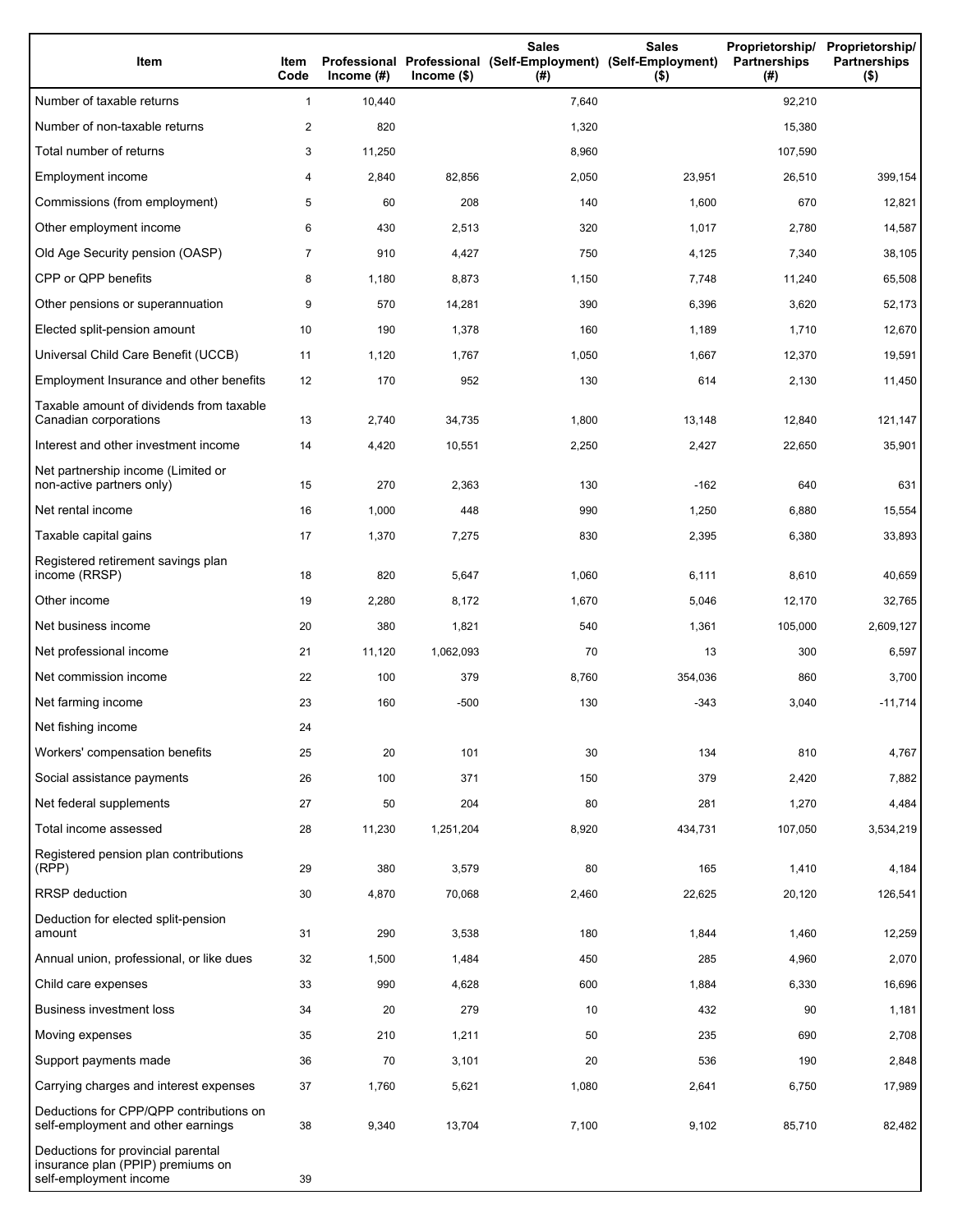| Item                                                              | Item<br>Code | Income $(H)$ | $lncome$ (\$) | <b>Sales</b><br>Professional Professional (Self-Employment) (Self-Employment)<br>(#) | <b>Sales</b><br>$($ \$) | Proprietorship/<br>Partnerships<br>(#) | Proprietorship/<br><b>Partnerships</b><br>$($ \$) |
|-------------------------------------------------------------------|--------------|--------------|---------------|--------------------------------------------------------------------------------------|-------------------------|----------------------------------------|---------------------------------------------------|
| Exploration and development expenses                              | 40           | 230          | 3,626         | 60                                                                                   | 737                     | 370                                    | 7,349                                             |
| Other employment expenses                                         | 41           | 220          | 1,029         | 350                                                                                  | 4,204                   | 1,330                                  | 6,664                                             |
| Clergy residence deduction                                        | 42           |              |               |                                                                                      |                         | 40                                     | 366                                               |
| Other deductions                                                  | 43           | 250          | 573           | 170                                                                                  | 155                     | 1,700                                  | 1,451                                             |
| Total deductions before adjustments                               | 44           | 10,410       | 112,443       | 7,710                                                                                | 44,877                  | 92,030                                 | 284,828                                           |
| Social benefits repayment                                         | 45           | 340          | 1,502         | 160                                                                                  | 612                     | 880                                    | 2,858                                             |
| Net income after adjustments                                      | 46           | 11,050       | 1,138,903     | 8,630                                                                                | 391,397                 | 104,160                                | 3,294,184                                         |
| Canadian Forces personnel and police<br>deduction                 | 47           |              |               |                                                                                      |                         |                                        |                                                   |
| Security options deductions                                       | 48           | 20           | 269           |                                                                                      |                         | 40                                     | 777                                               |
| Other payments deductions                                         | 49           | 140          | 677           | 210                                                                                  | 795                     | 3,760                                  | 17,125                                            |
| Non-capital losses of other years                                 | 50           | 40           | 390           | 110                                                                                  | 961                     | 810                                    | 8,026                                             |
| Net capital losses of other years                                 | 51           | 400          | 1,095         | 260                                                                                  | 542                     | 1,390                                  | 2,815                                             |
| Capital gains deduction                                           | 52           | 40           | 1,875         |                                                                                      |                         | 260                                    | 6,228                                             |
| Northern residents deductions                                     | 53           | 160          | 374           | 170                                                                                  | 417                     | 2,860                                  | 7,853                                             |
| Additional deductions                                             | 54           |              |               |                                                                                      |                         | 150                                    | 548                                               |
| Farming/fishing losses of prior years                             | 55           |              |               |                                                                                      |                         | 170                                    | 1,587                                             |
| Total deductions from net income                                  | 56           | 790          | 4,869         | 760                                                                                  | 2,842                   | 9,020                                  | 44,992                                            |
| Taxable income assessed                                           | 57           | 11,040       | 1,134,078     | 8,620                                                                                | 388,572                 | 104,070                                | 3,250,267                                         |
| Basic personal amount                                             | 58           | 11,250       | 121,376       | 8,960                                                                                | 96,668                  | 107,590                                | 1,159,004                                         |
| Age amount                                                        | 59           | 540          | 2,558         | 630                                                                                  | 3,331                   | 6,780                                  | 38,804                                            |
| Spouse or common-law partner amount                               | 60           | 850          | 6,321         | 680                                                                                  | 5,020                   | 11,860                                 | 87,264                                            |
| Amount for eligible dependant                                     | 61           | 320          | 3,232         | 320                                                                                  | 3,250                   | 4,230                                  | 43,758                                            |
| Amount for children 17 and under                                  | 62           | 2,460        | 10,210        | 1,690                                                                                | 6,976                   | 19,780                                 | 85,790                                            |
| Amount for infirm dependants age 18 or<br>older                   | 63           |              |               |                                                                                      |                         | 40                                     | 202                                               |
| CPP or QPP contributions through<br>employment                    | 64           | 2,460        | 2,372         | 1,700                                                                                | 896                     | 22,660                                 | 13,969                                            |
| CPP or QPP contributions on<br>self-employment and other earnings | 65           | 9,340        | 13,704        | 7,100                                                                                | 9,102                   | 85,710                                 | 82,482                                            |
| Employment Insurance premiums                                     | 66           | 1,930        | 773           | 1,270                                                                                | 308                     | 18,530                                 | 5,198                                             |
| PPIP premiums paid                                                | 67           |              |               |                                                                                      |                         |                                        |                                                   |
| PPIP premiums payable on employment<br>income                     | 68           |              |               |                                                                                      |                         |                                        |                                                   |
| PPIP premiums payable on<br>self-employment income                | 69           |              |               |                                                                                      |                         |                                        |                                                   |
| Volunteer firefighters' amount                                    | 70           |              |               |                                                                                      |                         | 130                                    | 381                                               |
| Canada employment amount                                          | 71           | 3,020        | 2,966         | 2,180                                                                                | 2,134                   | 27,310                                 | 27,254                                            |
| Public transit amount                                             | 72           | 550          | 254           | 280                                                                                  | 124                     | 2,680                                  | 1,281                                             |
| Children's fitness amount                                         | 73           | 1,530        | 1,026         | 860                                                                                  | 540                     | 7,080                                  | 4,041                                             |
| Children's arts amount                                            | 74           | 780          | 504           | 310                                                                                  | 174                     | 2,540                                  | 1,366                                             |
| Home buyers' amount                                               | 75           | 110          | 529           | 50                                                                                   | 211                     | 520                                    | 2,410                                             |
| Pension income amount                                             | 76           | 730          | 1,399         | 530                                                                                  | 988                     | 5,010                                  | 9,227                                             |
| Caregiver amount                                                  | 77           | 70           | 324           | 60                                                                                   | 280                     | 600                                    | 2,340                                             |
| Disability amount                                                 | 78           | 60           | 419           | 50                                                                                   | 355                     | 610                                    | 4,634                                             |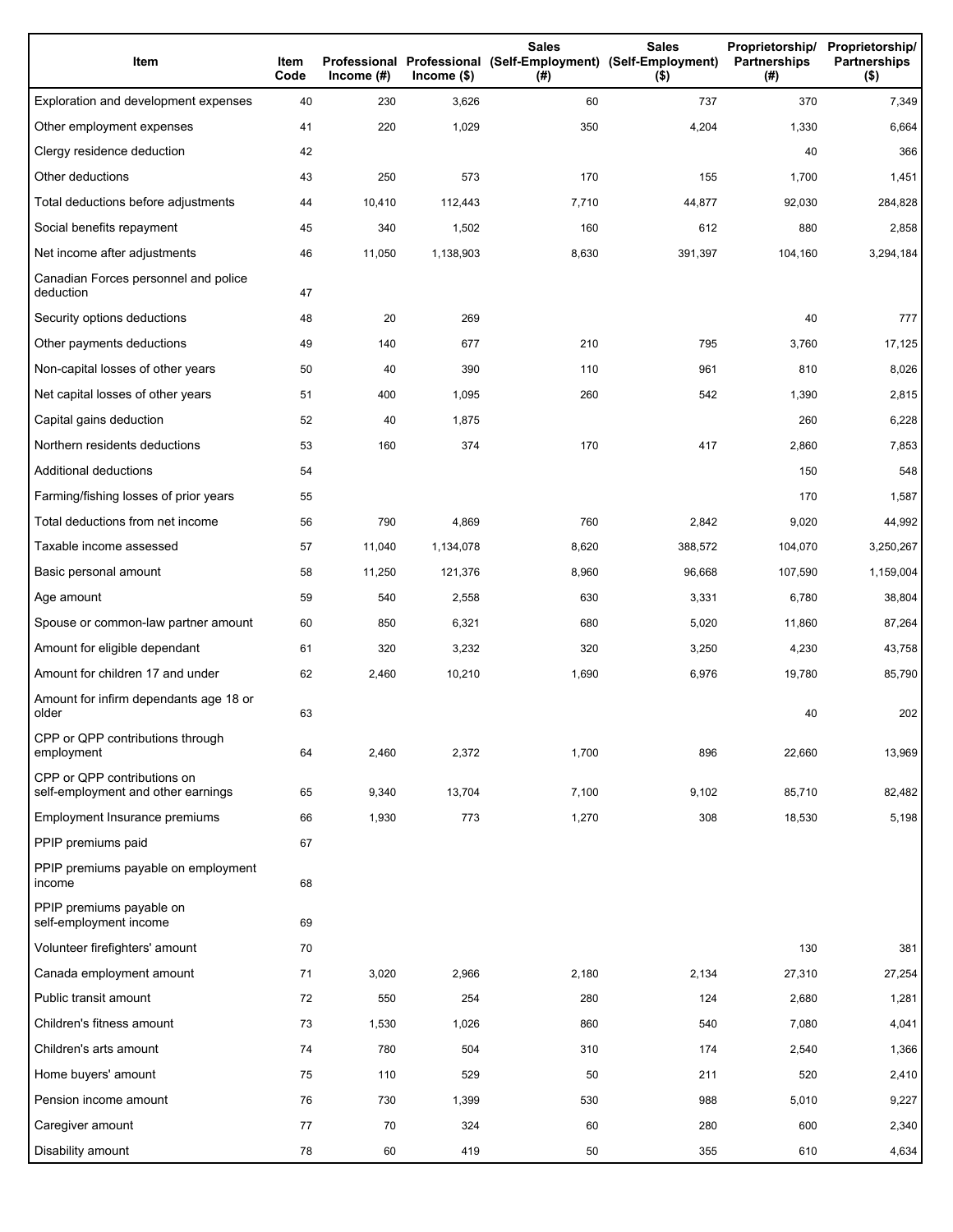| Item                                                                 | Item<br>Code | Income $(\#)$ | $lncome$ (\$) | Sales<br>(#) | <b>Sales</b><br>Proprietorship/<br>Professional Professional (Self-Employment) (Self-Employment)<br>Partnerships<br>$($ \$) |         | Proprietorship/<br><b>Partnerships</b><br>$($ \$) |
|----------------------------------------------------------------------|--------------|---------------|---------------|--------------|-----------------------------------------------------------------------------------------------------------------------------|---------|---------------------------------------------------|
| Disability amount transferred from a<br>dependant                    | 79           | 100           | 998           | 90           | 885                                                                                                                         | 800     | 8,130                                             |
| Interest paid on student loans                                       | 80           | 520           | 569           | 170          | 85                                                                                                                          | 1,590   | 955                                               |
| Tuition, education, and textbook amounts                             | 81           | 990           | 14,137        | 470          | 2,662                                                                                                                       | 4,640   | 24,923                                            |
| Tuition, education, and textbook amounts<br>transferred from a child | 82           | 560           | 3,263         | 260          | 1,244                                                                                                                       | 1,590   | 7,771                                             |
| Amounts transferred from spouse or<br>common-law partner             | 83           | 280           | 1,264         | 250          | 1,079                                                                                                                       | 3,880   | 18,129                                            |
| Medical expenses                                                     | 84           | 2,100         | 5,818         | 1,560        | 3,491                                                                                                                       | 19,310  | 39,049                                            |
| Total tax credits on personal amounts                                | 85           | 11,250        | 29,116        | 8,960        | 20,986                                                                                                                      | 107,590 | 250,287                                           |
| Allowable charitable donations and<br>government gifts               | 86           | 4,490         | 19,966        | 2,690        | 5,994                                                                                                                       | 19,220  | 43,821                                            |
| Eligible cultural and ecological gifts                               | 87           |               |               |              |                                                                                                                             |         |                                                   |
| Total tax credit on donations and gifts                              | 88           | 4,480         | 5,679         | 2,680        | 1,675                                                                                                                       | 19,150  | 12,352                                            |
| Total federal non-refundable tax credits                             | 89           | 11,250        | 34,795        | 8,960        | 22,662                                                                                                                      | 107,590 | 262,640                                           |
| Federal dividend tax credit                                          | 90           | 2,580         | 4,700         | 1,600        | 1,759                                                                                                                       | 10,660  | 15,921                                            |
| Overseas employment tax credit                                       | 91           |               |               |              |                                                                                                                             |         |                                                   |
| Minimum tax carryover                                                | 92           |               |               | 20           | 112                                                                                                                         | 240     | 691                                               |
| Basic federal tax                                                    | 93           | 8,460         | 224,721       | 5,790        | 52,314                                                                                                                      | 62,040  | 342,420                                           |
| Federal Foreign Tax Credit                                           | 94           | 1,100         | 598           | 370          | 34                                                                                                                          | 2,750   | 5,292                                             |
| Federal Political contribution tax credit                            | 95           | 250           | 60            | 100          | 16                                                                                                                          | 530     | 90                                                |
| <b>Investment Tax Credit</b>                                         | 96           | 50            | 150           |              |                                                                                                                             | 190     | 350                                               |
| Labour-sponsored funds tax credit                                    | 97           |               |               |              |                                                                                                                             |         |                                                   |
| Alternative minimum tax payable                                      | 98           | 10            | 76            |              |                                                                                                                             | 70      | 324                                               |
| Net federal tax                                                      | 99           | 8,450         | 223,969       | 5,780        | 52,186                                                                                                                      | 61,940  | 337,930                                           |
| CPP contributions on self-employment                                 | 100          | 9,340         | 27,408        | 7,100        | 18,205                                                                                                                      | 85,710  | 164,964                                           |
| Social Benefits repayment                                            | 101          | 340           | 1,502         | 160          | 612                                                                                                                         | 880     | 2,858                                             |
| Net Provincial Tax                                                   | 102          | 7,380         | 85,302        | 4,830        | 21,911                                                                                                                      | 45,060  | 139,003                                           |
| Total tax payable                                                    | 103          | 10,440        | 338,210       | 7,640        | 92,927                                                                                                                      | 92,210  | 644,887                                           |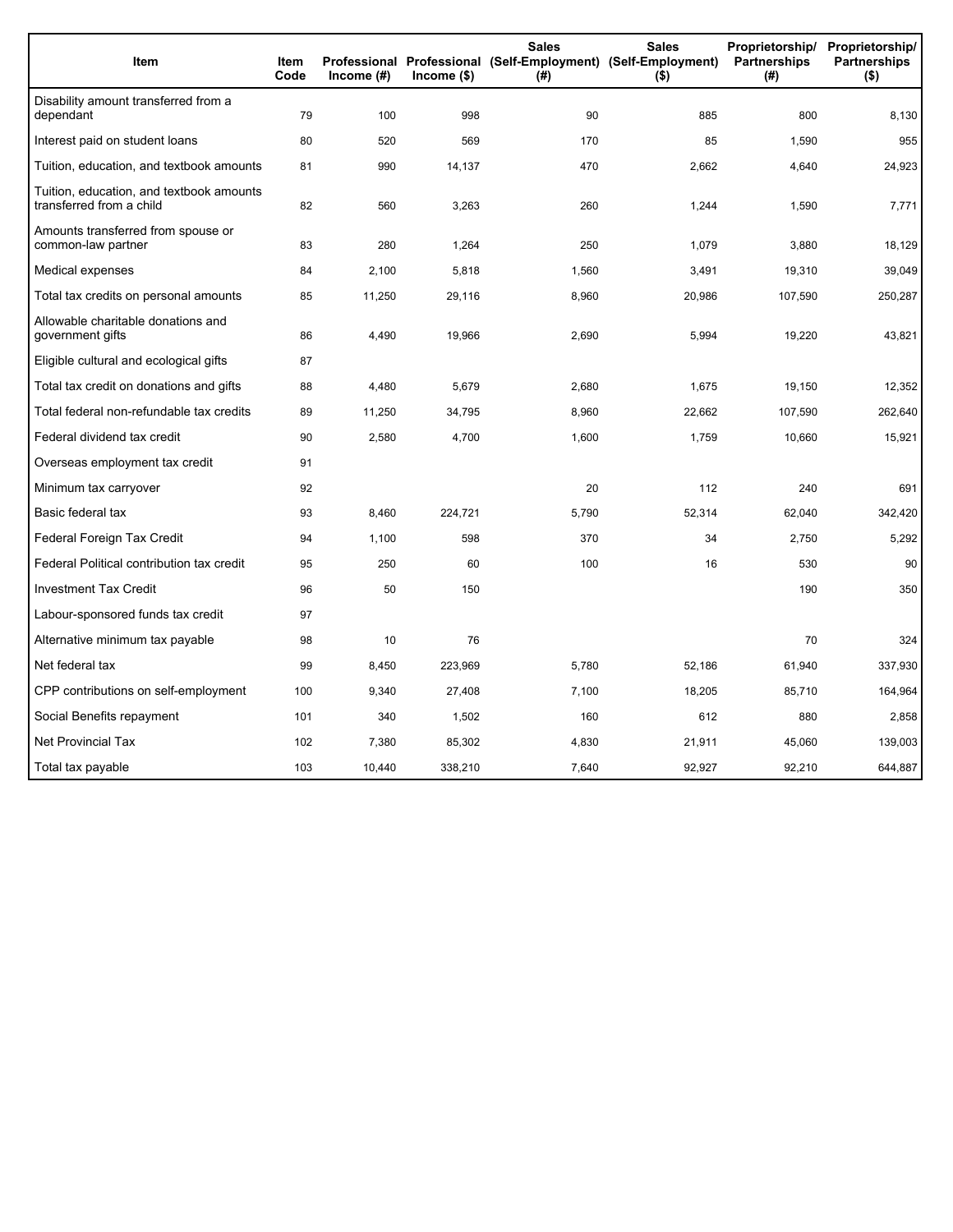| Item                                                                                           | Item<br>Code   | (#)     | Investment Investment<br>$($ \$) | Pension<br>(#) | Pension<br>$($ \$) | <b>Benefit</b><br>(#) | <b>Benefit</b><br>$($ \$) |
|------------------------------------------------------------------------------------------------|----------------|---------|----------------------------------|----------------|--------------------|-----------------------|---------------------------|
| Number of taxable returns                                                                      | $\mathbf{1}$   | 130,640 |                                  | 193,970        |                    | 20,940                |                           |
| Number of non-taxable returns                                                                  | $\overline{a}$ | 44,730  |                                  | 161,140        |                    | 166,230               |                           |
| Total number of returns                                                                        | 3              | 175,380 |                                  | 355,110        |                    | 187,160               |                           |
| Employment income                                                                              | 4              | 70,370  | 2,365,094                        | 39,720         | 370,050            | 46,460                | 226,567                   |
| Commissions (from employment)                                                                  | 5              | 870     | 30,858                           | 420            | 1,831              | 730                   | 1,292                     |
| Other employment income                                                                        | 6              | 7,920   | 68,291                           | 27,470         | 38,993             | 3,830                 | 7,610                     |
| Old Age Security pension (OASP)                                                                | $\overline{7}$ | 34,070  | 188,255                          | 291,110        | 1,797,636          | 39,050                | 153,285                   |
| CPP or QPP benefits                                                                            | 8              | 45,050  | 299,230                          | 333,270        | 2,499,736          | 38,490                | 121,830                   |
| Other pensions or superannuation                                                               | 9              | 21,470  | 382,030                          | 231,340        | 4,527,058          | 3,760                 | 12,663                    |
| Elected split-pension amount                                                                   | 10             | 7,180   | 53,741                           | 54,760         | 690,127            | 220                   | 887                       |
| Universal Child Care Benefit (UCCB)                                                            | 11             | 12,150  | 20,431                           | 670            | 842                | 74,370                | 129,657                   |
| Employment Insurance and other benefits                                                        | 12             | 3,100   | 24,426                           | 3,030          | 14,114             | 33,620                | 413,229                   |
| Taxable amount of dividends from taxable Canadian corporations                                 | 13             | 137,320 | 10,816,032                       | 101,180        | 374,256            | 5,340                 | 5,316                     |
| Interest and other investment income                                                           | 14             | 96,260  | 872,051                          | 189,500        | 388,143            | 20,660                | 13,806                    |
| Net partnership income (Limited or non-active partners only)                                   | 15             | 5,870   | 17,143                           | 1,960          | $-194$             | 70                    | $-17$                     |
| Net rental income                                                                              | 16             | 46,260  | 363,966                          | 14,360         | 38,655             | 1,230                 | 1,434                     |
| Taxable capital gains                                                                          | 17             | 46,470  | 2,124,853                        | 52,150         | 86,949             | 2,370                 | 1,545                     |
| Registered retirement savings plan income (RRSP)                                               | 18             | 14,680  | 119,654                          | 30,720         | 177,283            | 6,350                 | 12,537                    |
| Other income                                                                                   | 19             | 48,650  | 236,379                          | 81,710         | 151,854            | 9,350                 | 15,443                    |
| Net business income                                                                            | 20             | 12,600  | 97,553                           | 11,130         | 27,986             | 2,820                 | 3,154                     |
| Net professional income                                                                        | 21             | 1,450   | 27,092                           | 1,360          | 6,675              | 230                   | 226                       |
| Net commission income                                                                          | 22             | 1,610   | 12,403                           | 1,190          | 1,658              | 750                   | 420                       |
| Net farming income                                                                             | 23             | 8,660   | 6,054                            | 8,900          | $-7,360$           | 580                   | $-1,855$                  |
| Net fishing income                                                                             | 24             | 10      | $-25$                            |                |                    | 10                    | 83                        |
| Workers' compensation benefits                                                                 | 25             | 860     | 7,078                            | 3,620          | 22,126             | 6,710                 | 149,998                   |
| Social assistance payments                                                                     | 26             | 3,230   | 5,781                            | 96,650         | 190,111            | 99,340                | 1,005,521                 |
| Net federal supplements                                                                        | 27             | 2,490   | 8,031                            | 84,640         | 275,967            | 38,140                | 350,773                   |
| Total income assessed                                                                          | 28             | 175,280 | 18,149,953                       | 355,110        | 11,678,262         | 187,160               | 2,626,438                 |
| Registered pension plan contributions (RPP)                                                    | 29             | 3,940   | 15,162                           | 3,850          | 6,387              | 3,620                 | 3,704                     |
| <b>RRSP</b> deduction                                                                          | 30             | 35,760  | 328,014                          | 15,720         | 50,399             | 6,950                 | 10,466                    |
| Deduction for elected split-pension amount                                                     | 31             | 6,710   | 56,650                           | 54,190         | 599,023            | 170                   | 720                       |
| Annual union, professional, or like dues                                                       | 32             | 11,860  | 5,626                            | 16,360         | 3,114              | 7,680                 | 1,815                     |
| Child care expenses                                                                            | 33             | 5,180   | 18,509                           | 220            | 264                | 5,800                 | 10,793                    |
| Business investment loss                                                                       | 34             | 300     | 15,638                           | 150            | 3,415              | 10                    | 112                       |
| Moving expenses                                                                                | 35             | 420     | 2,113                            | 200            | 956                | 260                   | 490                       |
| Support payments made                                                                          | 36             | 660     | 17,737                           | 540            | 4,837              | 40                    | 125                       |
| Carrying charges and interest expenses                                                         | 37             | 55,420  | 270,293                          | 77,590         | 68,322             | 4,730                 | 1,463                     |
| Deductions for CPP/QPP contributions on self-employment and other<br>earnings                  | 38             | 9,500   | 4,666                            | 3,000          | 824                | 730                   | 110                       |
| Deductions for provincial parental insurance plan (PPIP) premiums on<br>self-employment income | 39             |         |                                  |                |                    |                       |                           |
| Exploration and development expenses                                                           | 40             | 4,360   | 83,683                           | 1,820          | 6,590              | 20                    | 59                        |
| Other employment expenses                                                                      | 41             | 1,700   | 9,558                            | 1,140          | 3,154              | 500                   | 1,150                     |
| Clergy residence deduction                                                                     | 42             | 60      | 626                              | 120            | 779                | 10                    | 43                        |
| Other deductions                                                                               | 43             | 7,330   | 21,055                           | 11,670         | 76,422             | 4,030                 | 3,322                     |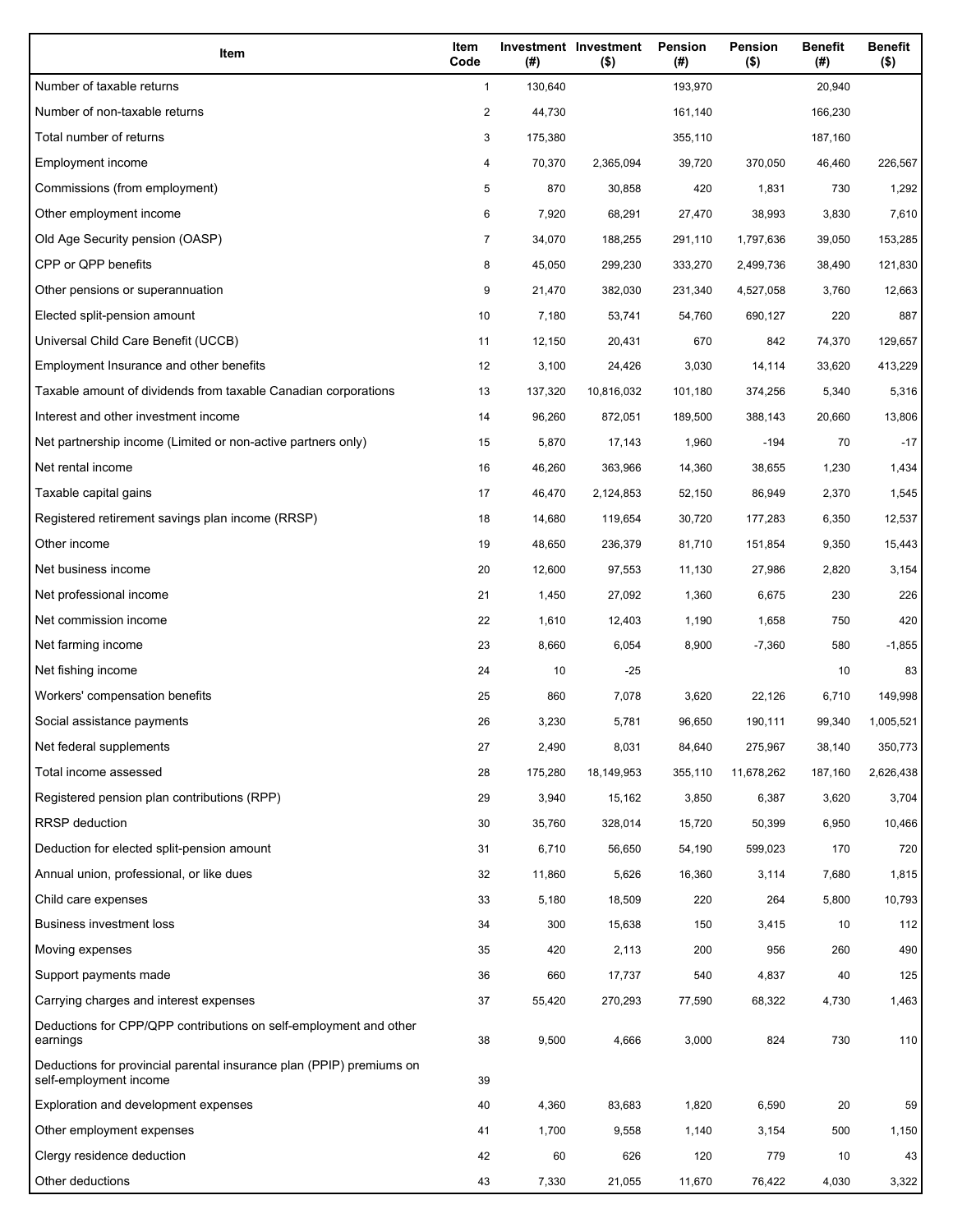| Item                                                              | <b>Item Code</b> | (#)     | Investment Investment<br>$($ \$) |         | Pension (#) Pension (\$) Benefit (#) Benefit (\$) |         |           |
|-------------------------------------------------------------------|------------------|---------|----------------------------------|---------|---------------------------------------------------|---------|-----------|
| Total deductions before adjustments                               | 44               | 94,740  | 849,364                          | 134,270 | 824,645                                           | 25,730  | 34,968    |
| Social benefits repayment                                         | 45               | 13,030  | 57,322                           | 10,920  | 29,507                                            | 120     | 291       |
| Net income after adjustments                                      | 46               | 173,300 | 17,268,758                       | 354,870 | 10,828,982                                        | 186,640 | 2,592,504 |
| Canadian Forces personnel and police deduction                    | 47               |         |                                  |         |                                                   |         |           |
| Security options deductions                                       | 48               | 280     | 21,971                           | 140     | 972                                               |         |           |
| Other payments deductions                                         | 49               | 4,990   | 20,254                           | 118,330 | 488,474                                           | 109,950 | 1,506,623 |
| Non-capital losses of other years                                 | 50               | 570     | 7,804                            | 170     | 1,137                                             | 30      | 89        |
| Net capital losses of other years                                 | 51               | 11,960  | 91,054                           | 13,670  | 18,549                                            | 190     | 160       |
| Capital gains deduction                                           | 52               | 6,100   | 700,230                          | 660     | 4,368                                             |         |           |
| Northern residents deductions                                     | 53               | 5,370   | 13,397                           | 6,020   | 15,206                                            | 1,710   | 3,427     |
| Additional deductions                                             | 54               | 970     | 3,787                            | 8,790   | 19,550                                            | 1,680   | 9,922     |
| Farming/fishing losses of prior years                             | 55               | 400     | 5,149                            | 240     | 1,116                                             | 20      | 65        |
| Total deductions from net income                                  | 56               | 27,350  | 864,272                          | 140,450 | 549,640                                           | 111,680 | 1,520,468 |
| Taxable income assessed                                           | 57               | 173,090 | 16,406,189                       | 354,580 | 10,280,487                                        | 154,460 | 1,074,647 |
| Basic personal amount                                             | 58               | 175,370 | 1,893,541                        | 355,110 | 3,837,094                                         | 187,160 | 2,013,187 |
| Age amount                                                        | 59               | 22,460  | 102,818                          | 285,370 | 1,744,457                                         | 39,410  | 262,259   |
| Spouse or common-law partner amount                               | 60               | 7,820   | 57,079                           | 14,010  | 61,628                                            | 9,300   | 76,129    |
| Amount for eligible dependant                                     | 61               | 2,140   | 21,653                           | 950     | 9,630                                             | 14,670  | 155,836   |
| Amount for children 17 and under                                  | 62               | 24,850  | 105,929                          | 2,030   | 6,681                                             | 28,020  | 122,819   |
| Amount for infirm dependants age 18 or older                      | 63               | 60      | 335                              | 150     | 877                                               | 30      | 194       |
| CPP or QPP contributions through employment                       | 64               | 50,610  | 56,252                           | 15,270  | 7,293                                             | 23,320  | 6,456     |
| CPP or QPP contributions on self-employment and other earnings    | 65               | 9,500   | 4,666                            | 3,000   | 824                                               | 730     | 110       |
| Employment Insurance premiums                                     | 66               | 25,190  | 9,662                            | 25,180  | 5,578                                             | 30,730  | 4,912     |
| PPIP premiums paid                                                | 67               |         |                                  |         |                                                   |         |           |
| PPIP premiums payable on employment income                        | 68               |         |                                  |         |                                                   |         |           |
| PPIP premiums payable on self-employment income                   | 69               |         |                                  |         |                                                   |         |           |
| Volunteer firefighters' amount                                    | 70               | 150     | 441                              | 70      | 222                                               | 30      | 78        |
| Canada employment amount                                          | 71               | 73,560  | 76,910                           | 61,360  | 48,375                                            | 44,500  | 42,511    |
| Public transit amount                                             | 72               | 4,130   | 1,706                            | 9,560   | 1,569                                             | 5,050   | 2,247     |
| Children's fitness amount                                         | 73               | 12,990  | 8,617                            | 520     | 249                                               | 3,140   | 1,142     |
| Children's arts amount                                            | 74               | 5,220   | 3,199                            | 190     | 91                                                | 1,000   | 380       |
| Home buyers' amount                                               | 75               | 340     | 1,582                            | 120     | 481                                               | 200     | 771       |
| Pension income amount                                             | 76               | 26,570  | 49,729                           | 256,750 | 492,808                                           | 3,840   | 5,567     |
| Caregiver amount                                                  | 77               | 1,000   | 4,153                            | 1,300   | 4,868                                             | 220     | 1,048     |
| Disability amount                                                 | 78               | 3,660   | 27,710                           | 29,160  | 219,337                                           | 9,440   | 71,101    |
| Disability amount transferred from a dependant                    | 79               | 1,230   | 11,002                           | 1,590   | 11,910                                            | 790     | 9,546     |
| Interest paid on student loans                                    | 80               | 1,270   | 677                              | 70      | 30                                                | 1,750   | 802       |
| Tuition, education, and textbook amounts                          | 81               | 6,520   | 52,549                           | 1,070   | 2,025                                             | 2,140   | 7,717     |
| Tuition, education, and textbook amounts transferred from a child | 82               | 3,840   | 19,588                           | 1,220   | 5,606                                             | 120     | 370       |
| Amounts transferred from spouse or common-law partner             | 83               | 3,720   | 17,102                           | 32,960  | 174,091                                           | 11,040  | 65,131    |
| Medical expenses                                                  | 84               | 25,870  | 103,561                          | 90,040  | 285,010                                           | 7,720   | 16,765    |
| Total tax credits on personal amounts                             | 85               | 175,370 | 394,605                          | 355,110 | 1,038,112                                         | 187,160 | 430,066   |
| Allowable charitable donations and government gifts               | 86               | 45,940  | 326,802                          | 96,940  | 164,314                                           | 4,130   | 2,656     |
| Eligible cultural and ecological gifts                            | 87               | 50      | 4,842                            | 160     | 279                                               | 10      | 6         |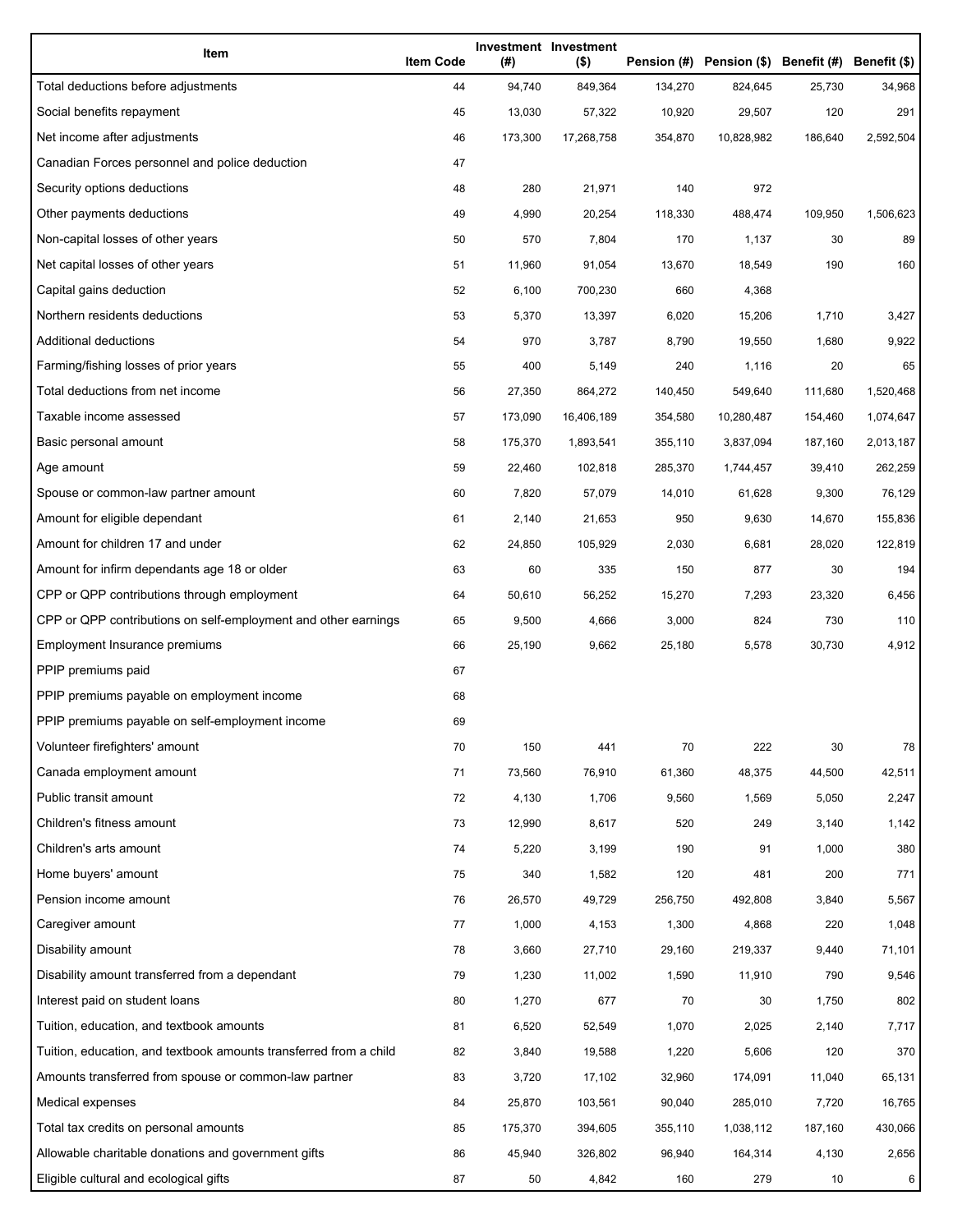| Item                                      | <b>Item Code</b> | (#)     | Investment Investment<br>$($ \$) | Pension (#) | Pension (\$) | Benefit (#) | Benefit (\$) |
|-------------------------------------------|------------------|---------|----------------------------------|-------------|--------------|-------------|--------------|
| Total tax credit on donations and gifts   | 88               | 45,860  | 95,136                           | 96,690      | 45,389       | 4,080       | 691          |
| Total federal non-refundable tax credits  | 89               | 175,370 | 489,741                          | 355,110     | 1,083,502    | 187,160     | 430,757      |
| Federal dividend tax credit               | 90               | 126,320 | 1,449,116                        | 83,760      | 51,524       | 2,090       | 395          |
| Overseas employment tax credit            | 91               | 20      | 173                              |             |              |             |              |
| Minimum tax carryover                     | 92               | 4,600   | 9,702                            | 720         | 1,464        |             |              |
| Basic federal tax                         | 93               | 111,830 | 1,798,563                        | 194,510     | 651,903      | 20,450      | 28,377       |
| Federal Foreign Tax Credit                | 94               | 22,480  | 21,555                           | 28,590      | 4,706        | 400         | 11           |
| Federal Political contribution tax credit | 95               | 2,860   | 591                              | 7,080       | 1,071        | 30          | 3            |
| <b>Investment Tax Credit</b>              | 96               | 880     | 1,939                            | 410         | 412          |             |              |
| Labour-sponsored funds tax credit         | 97               |         |                                  |             |              |             |              |
| Alternative minimum tax payable           | 98               | 6,800   | 26,432                           | 30          | 92           |             |              |
| Net federal tax                           | 99               | 110,820 | 1,774,927                        | 193,210     | 645,739      | 20,390      | 28,372       |
| CPP contributions on self-employment      | 100              | 9,500   | 9,331                            | 3,000       | 1,649        | 730         | 219          |
| Social Benefits repayment                 | 101              | 13,030  | 57,322                           | 10,920      | 29,507       | 120         | 291          |
| <b>Net Provincial Tax</b>                 | 102              | 118,960 | 724,322                          | 149,900     | 287,295      | 13,100      | 10,729       |
| Total tax payable                         | 103              | 130,640 | 2,565,905                        | 193,970     | 964,191      | 20,940      | 39,614       |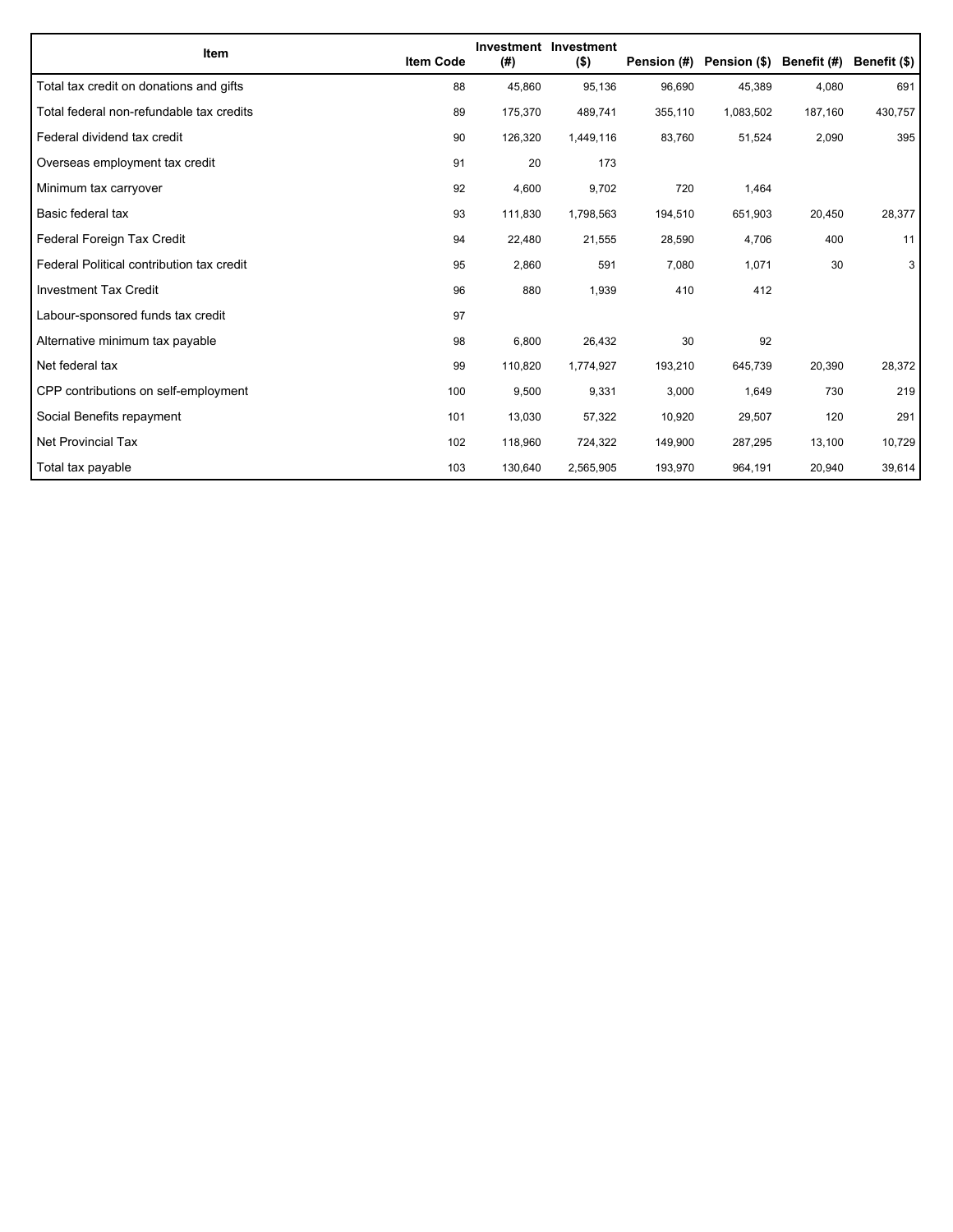| Item                                                                                        | Item Code Other (#) |        | Other (\$) |
|---------------------------------------------------------------------------------------------|---------------------|--------|------------|
| Number of taxable returns                                                                   | 1                   | 26,420 |            |
| Number of non-taxable returns                                                               | 2                   | 38,470 |            |
| Total number of returns                                                                     | 3                   | 64,890 |            |
| Employment income                                                                           | 4                   | 19,270 | 338,437    |
| Commissions (from employment)                                                               | 5                   | 420    | 5,571      |
| Other employment income                                                                     | 6                   | 3,040  | 9,508      |
| Old Age Security pension (OASP)                                                             | $\overline{7}$      | 6,110  | 27,582     |
| CPP or QPP benefits                                                                         | 8                   | 12,770 | 80,091     |
| Other pensions or superannuation                                                            | 9                   | 5,090  | 74,410     |
| Elected split-pension amount                                                                | 10                  | 1,600  | 9,335      |
| Universal Child Care Benefit (UCCB)                                                         | 11                  | 3,170  | 4,934      |
| Employment Insurance and other benefits                                                     | 12                  | 2,130  | 14,076     |
| Taxable amount of dividends from taxable Canadian corporations                              | 13                  | 10,840 | 77,731     |
| Interest and other investment income                                                        | 14                  | 16,190 | 36,964     |
| Net partnership income (Limited or non-active partners only)                                | 15                  | 490    | 1,032      |
| Net rental income                                                                           | 16                  | 1,930  | 2,463      |
| Taxable capital gains                                                                       | 17                  | 6,080  | 42,694     |
| Registered retirement savings plan income (RRSP)                                            | 18                  | 20,640 | 613,894    |
| Other income                                                                                | 19                  | 33,130 | 1,101,187  |
| Net business income                                                                         | 20                  | 2,450  | 7,153      |
| Net professional income                                                                     | 21                  | 370    | 2,384      |
| Net commission income                                                                       | 22                  | 420    | 466        |
| Net farming income                                                                          | 23                  | 650    | $-1,916$   |
| Net fishing income                                                                          | 24                  |        |            |
| Workers' compensation benefits                                                              | 25                  | 290    | 2,380      |
| Social assistance payments                                                                  | 26                  | 1,740  | 4,526      |
| Net federal supplements                                                                     | 27                  | 820    | 2,086      |
| Total income assessed                                                                       | 28                  | 49,180 | 2,531,174  |
| Registered pension plan contributions (RPP)                                                 | 29                  | 2,250  | 5,529      |
| RRSP deduction                                                                              | 30                  | 6,180  | 75,879     |
| Deduction for elected split-pension amount                                                  | 31                  | 1,540  | 16,549     |
| Annual union, professional, or like dues                                                    | 32                  | 4,150  | 1,248      |
| Child care expenses                                                                         | 33                  | 870    | 2,243      |
| <b>Business investment loss</b>                                                             | 34                  | 70     | 2,563      |
| Moving expenses                                                                             | 35                  | 370    | 1,351      |
| Support payments made                                                                       | 36                  | 90     | 1,669      |
| Carrying charges and interest expenses                                                      | 37                  | 7,240  | 24,874     |
| Deductions for CPP/QPP contributions on self-employment and other earnings                  | 38                  | 1,270  | 452        |
| Deductions for provincial parental insurance plan (PPIP) premiums on self-employment income | 39                  |        |            |
| Exploration and development expenses                                                        | 40                  | 390    | 8,942      |
| Other employment expenses                                                                   | 41                  | 590    | 3,025      |
| Clergy residence deduction                                                                  | 42                  | 20     | 122        |
| Other deductions                                                                            | 43                  | 1,920  | 28,560     |
| Total deductions before adjustments                                                         | 44                  | 17,740 | 173,039    |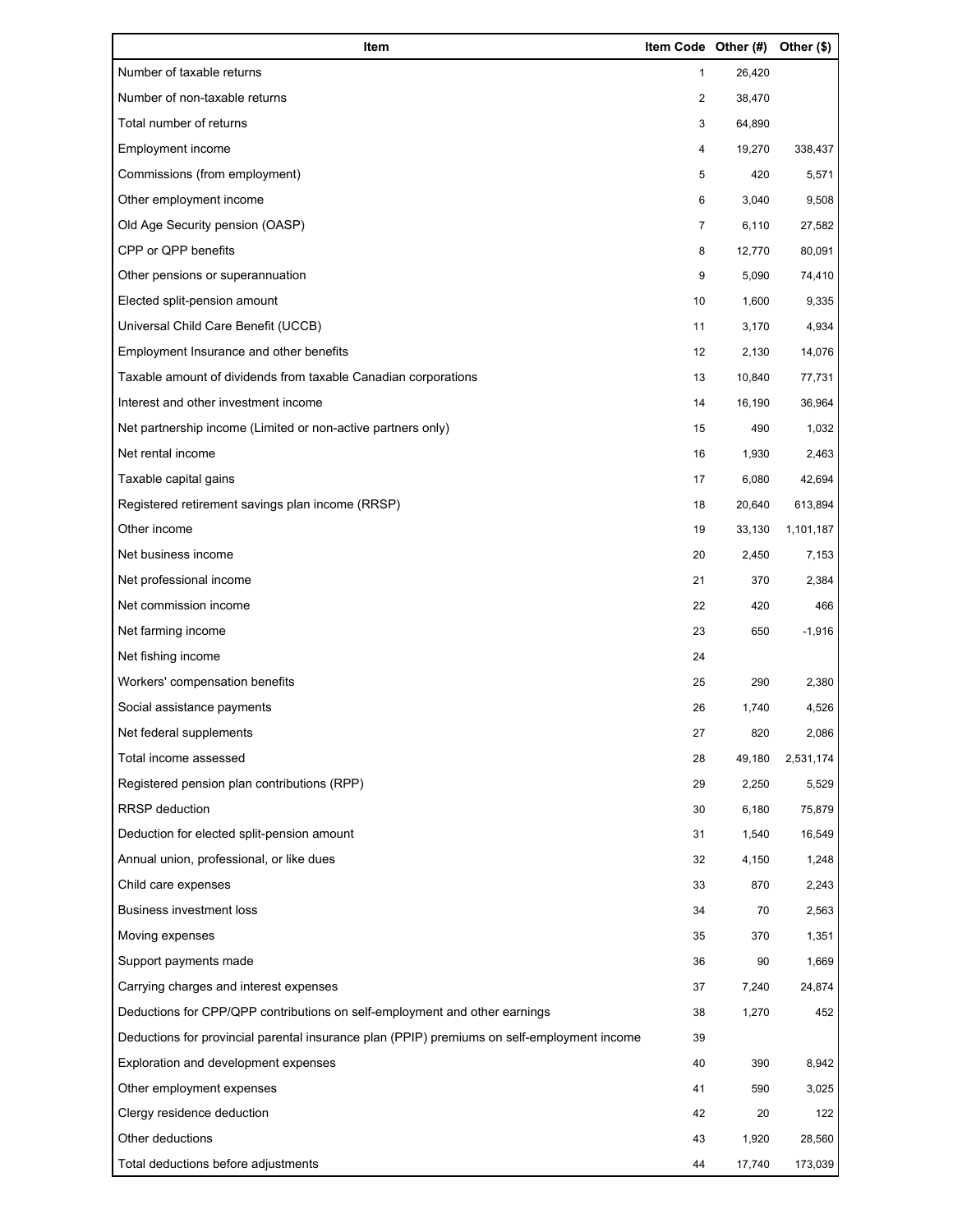| Item                                                              | Item Code Other (#) |        | Other (\$) |
|-------------------------------------------------------------------|---------------------|--------|------------|
| Social benefits repayment                                         | 45                  | 1,800  | 5,976      |
| Net income after adjustments                                      | 46                  | 48,960 | 2,353,328  |
| Canadian Forces personnel and police deduction                    | 47                  |        |            |
| Security options deductions                                       | 48                  | 130    | 3,403      |
| Other payments deductions                                         | 49                  | 2,410  | 8,964      |
| Non-capital losses of other years                                 | 50                  | 120    | 1,752      |
| Net capital losses of other years                                 | 51                  | 1,620  | 6,316      |
| Capital gains deduction                                           | 52                  | 120    | 3,962      |
| Northern residents deductions                                     | 53                  | 760    | 1,738      |
| Additional deductions                                             | 54                  | 340    | 5,304      |
| Farming/fishing losses of prior years                             | 55                  | 50     | 614        |
| Total deductions from net income                                  | 56                  | 5,250  | 32,133     |
| Taxable income assessed                                           | 57                  | 48,910 | 2,321,632  |
| Basic personal amount                                             | 58                  | 64,880 | 695,755    |
| Age amount                                                        | 59                  | 5,130  | 26,311     |
| Spouse or common-law partner amount                               | 60                  | 3,540  | 26,831     |
| Amount for eligible dependant                                     | 61                  | 2,180  | 22,691     |
| Amount for children 17 and under                                  | 62                  | 5,020  | 20,373     |
| Amount for infirm dependants age 18 or older                      | 63                  | 20     | 167        |
| CPP or QPP contributions through employment                       | 64                  | 11,160 | 8,522      |
| CPP or QPP contributions on self-employment and other earnings    | 65                  | 1,270  | 452        |
| Employment Insurance premiums                                     | 66                  | 12,570 | 3,657      |
| PPIP premiums paid                                                | 67                  |        |            |
| PPIP premiums payable on employment income                        | 68                  |        |            |
| PPIP premiums payable on self-employment income                   | 69                  |        |            |
| Volunteer firefighters' amount                                    | 70                  | 20     | 45         |
| Canada employment amount                                          | 71                  | 19,480 | 18,909     |
| Public transit amount                                             | 72                  | 3,740  | 1,220      |
| Children's fitness amount                                         | 73                  | 1,520  | 906        |
| Children's arts amount                                            | 74                  | 590    | 321        |
| Home buyers' amount                                               | 75                  | 120    | 512        |
| Pension income amount                                             | 76                  | 6,610  | 12,248     |
| Caregiver amount                                                  | 77                  | 210    | 846        |
| Disability amount                                                 | 78                  | 1,580  | 11,884     |
| Disability amount transferred from a dependant                    | 79                  | 320    | 3,279      |
| Interest paid on student loans                                    | 80                  | 310    | 145        |
| Tuition, education, and textbook amounts                          | 81                  | 3,510  | 23,259     |
| Tuition, education, and textbook amounts transferred from a child | 82                  | 720    | 3,670      |
| Amounts transferred from spouse or common-law partner             | 83                  | 1,870  | 8,731      |
| Medical expenses                                                  | 84                  | 7,670  | 24,654     |
| Total tax credits on personal amounts                             | 85                  | 64,890 | 137,310    |
| Allowable charitable donations and government gifts               | 86                  | 8,980  | 33,635     |
| Eligible cultural and ecological gifts                            | 87                  |        |            |
| Total tax credit on donations and gifts                           | 88                  | 8,930  | 9,528      |